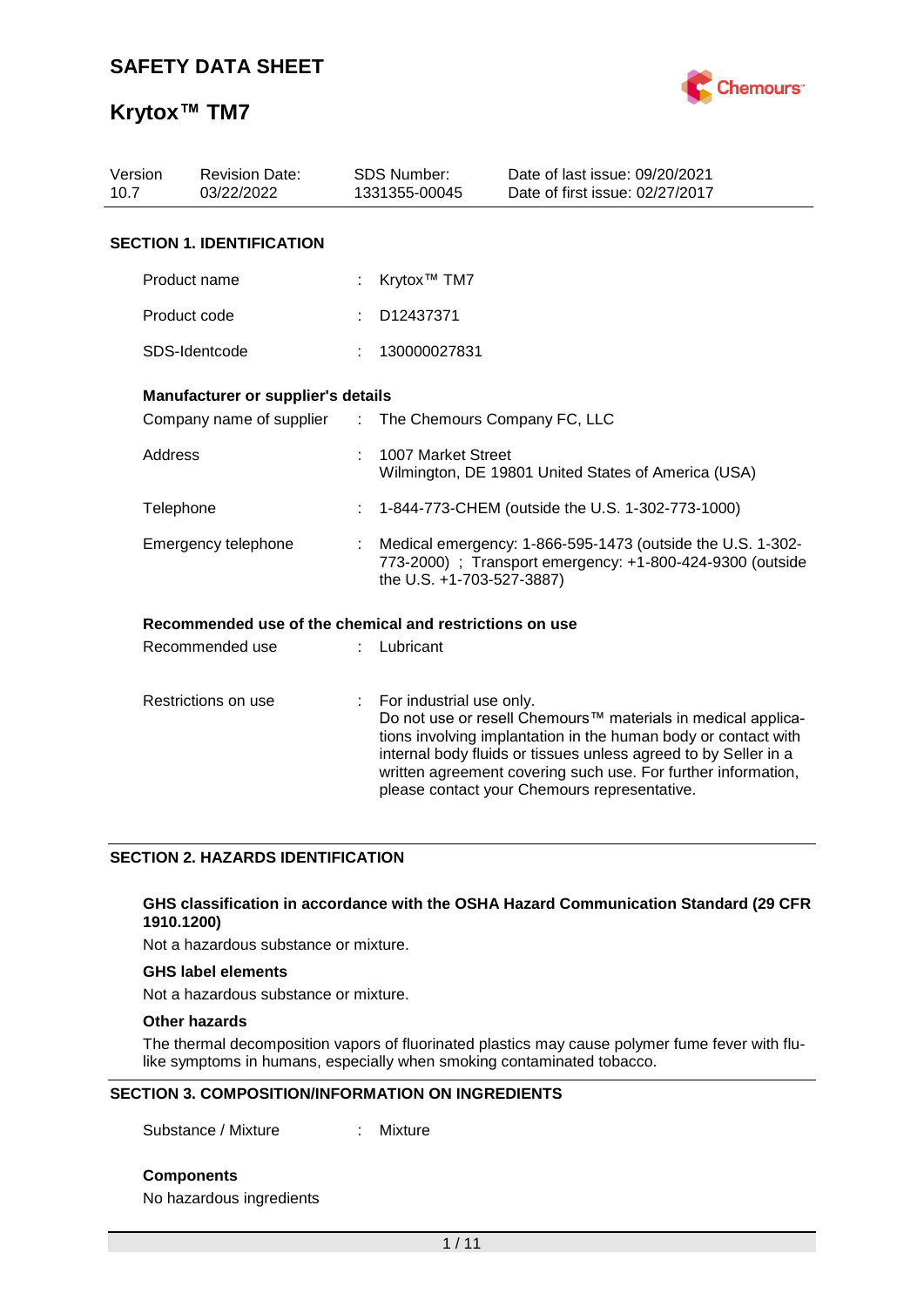

| Version<br>10.7         |              | <b>Revision Date:</b><br>03/22/2022                    |                                                                                       | <b>SDS Number:</b><br>1331355-00045                                                                                              | Date of last issue: 09/20/2021<br>Date of first issue: 02/27/2017                                                                                                                                      |
|-------------------------|--------------|--------------------------------------------------------|---------------------------------------------------------------------------------------|----------------------------------------------------------------------------------------------------------------------------------|--------------------------------------------------------------------------------------------------------------------------------------------------------------------------------------------------------|
|                         |              |                                                        |                                                                                       |                                                                                                                                  |                                                                                                                                                                                                        |
|                         |              | <b>SECTION 4. FIRST AID MEASURES</b>                   |                                                                                       |                                                                                                                                  |                                                                                                                                                                                                        |
|                         | If inhaled   |                                                        | ÷                                                                                     | If inhaled, remove to fresh air.                                                                                                 | Get medical attention if symptoms occur.                                                                                                                                                               |
| In case of skin contact |              |                                                        | Wash with water and soap as a precaution.<br>Get medical attention if symptoms occur. |                                                                                                                                  |                                                                                                                                                                                                        |
|                         |              | In case of eye contact                                 |                                                                                       |                                                                                                                                  | Flush eyes with water as a precaution.<br>Get medical attention if irritation develops and persists.                                                                                                   |
|                         | If swallowed |                                                        | ÷                                                                                     |                                                                                                                                  | If swallowed, DO NOT induce vomiting.<br>Get medical attention if symptoms occur.<br>Rinse mouth thoroughly with water.                                                                                |
|                         | delayed      | Most important symptoms<br>and effects, both acute and |                                                                                       | Polymer fume fever<br>Redness<br><b>Blurred vision</b><br><b>Discomfort</b><br>Lachrymation<br>Irritation<br>Shortness of breath | Inhalation may provoke the following symptoms:<br>Skin contact may provoke the following symptoms:<br>Eye contact may provoke the following symptoms<br>Inhalation may provoke the following symptoms: |
|                         |              | Protection of first-aiders                             |                                                                                       |                                                                                                                                  | No special precautions are necessary for first aid responders.                                                                                                                                         |
|                         |              | Notes to physician                                     |                                                                                       |                                                                                                                                  | Treat symptomatically and supportively.                                                                                                                                                                |

### **SECTION 5. FIRE-FIGHTING MEASURES**

| Suitable extinguishing media :           |    | Not applicable<br>Will not burn                                                                                                                                         |
|------------------------------------------|----|-------------------------------------------------------------------------------------------------------------------------------------------------------------------------|
| Unsuitable extinguishing<br>media        | ÷. | Not applicable<br>Will not burn                                                                                                                                         |
| Specific hazards during fire<br>fighting | ÷. | Exposure to combustion products may be a hazard to health.                                                                                                              |
| Hazardous combustion prod-:<br>ucts      |    | Hydrogen fluoride<br>carbonyl fluoride<br>potentially toxic fluorinated compounds<br>aerosolized particulates<br>Carbon oxides<br>Metal oxides<br>Nitrogen oxides (NOx) |
| Specific extinguishing meth-<br>ods      | ÷. | Use extinguishing measures that are appropriate to local cir-<br>cumstances and the surrounding environment.                                                            |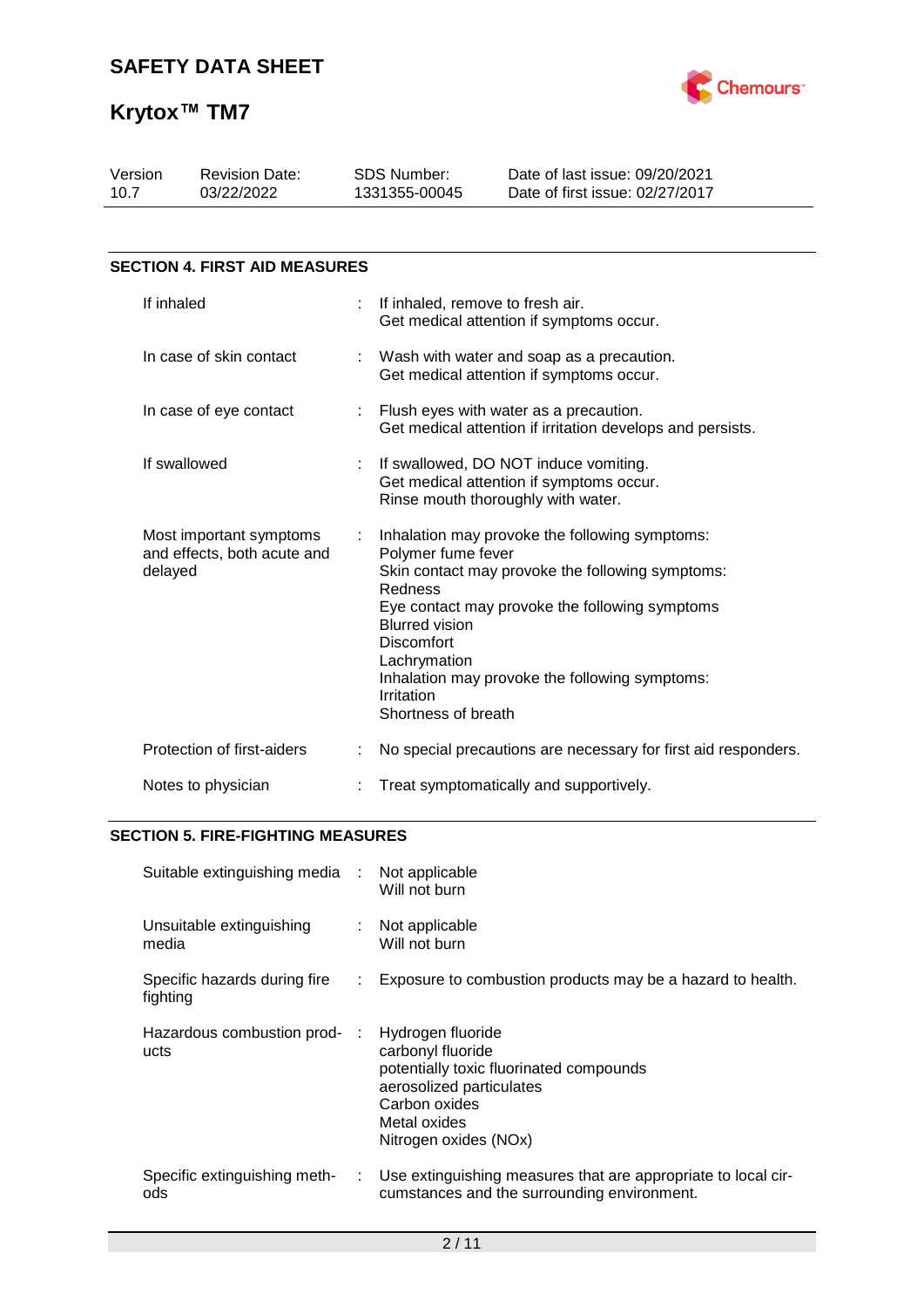

| Version<br>10.7 |                           | <b>Revision Date:</b><br>03/22/2022                                             |   | <b>SDS Number:</b><br>1331355-00045                                                                                                                                                                                                  | Date of last issue: 09/20/2021<br>Date of first issue: 02/27/2017                                                                                                                                                                                                                                                                                                                                                                                                                                                                                                                                                        |  |
|-----------------|---------------------------|---------------------------------------------------------------------------------|---|--------------------------------------------------------------------------------------------------------------------------------------------------------------------------------------------------------------------------------------|--------------------------------------------------------------------------------------------------------------------------------------------------------------------------------------------------------------------------------------------------------------------------------------------------------------------------------------------------------------------------------------------------------------------------------------------------------------------------------------------------------------------------------------------------------------------------------------------------------------------------|--|
|                 |                           |                                                                                 |   | SO.<br>Evacuate area.                                                                                                                                                                                                                | Use water spray to cool unopened containers.<br>Remove undamaged containers from fire area if it is safe to do                                                                                                                                                                                                                                                                                                                                                                                                                                                                                                           |  |
|                 | for fire-fighters         | Special protective equipment :                                                  |   | necessary.                                                                                                                                                                                                                           | Wear self-contained breathing apparatus for firefighting if<br>Use personal protective equipment.                                                                                                                                                                                                                                                                                                                                                                                                                                                                                                                        |  |
|                 |                           | <b>SECTION 6. ACCIDENTAL RELEASE MEASURES</b>                                   |   |                                                                                                                                                                                                                                      |                                                                                                                                                                                                                                                                                                                                                                                                                                                                                                                                                                                                                          |  |
|                 |                           | Personal precautions, protec- :<br>tive equipment and emer-<br>gency procedures |   |                                                                                                                                                                                                                                      | Follow safe handling advice (see section 7) and personal pro-<br>tective equipment recommendations (see section 8).                                                                                                                                                                                                                                                                                                                                                                                                                                                                                                      |  |
|                 | Environmental precautions |                                                                                 | ÷ | Avoid release to the environment.<br>Prevent further leakage or spillage if safe to do so.<br>Retain and dispose of contaminated wash water.<br>Local authorities should be advised if significant spillages<br>cannot be contained. |                                                                                                                                                                                                                                                                                                                                                                                                                                                                                                                                                                                                                          |  |
|                 |                           | Methods and materials for<br>containment and cleaning up                        |   | bent.<br>which regulations are applicable.                                                                                                                                                                                           | Soak up with inert absorbent material.<br>For large spills, provide diking or other appropriate contain-<br>ment to keep material from spreading. If diked material can be<br>pumped, store recovered material in appropriate container.<br>Clean up remaining materials from spill with suitable absor-<br>Local or national regulations may apply to releases and dispo-<br>sal of this material, as well as those materials and items em-<br>ployed in the cleanup of releases. You will need to determine<br>Sections 13 and 15 of this SDS provide information regarding<br>certain local or national requirements. |  |

### **SECTION 7. HANDLING AND STORAGE**

| <b>Technical measures</b>   | : See Engineering measures under EXPOSURE<br>CONTROLS/PERSONAL PROTECTION section.                                                                                                                                         |
|-----------------------------|----------------------------------------------------------------------------------------------------------------------------------------------------------------------------------------------------------------------------|
| Local/Total ventilation     | : Use only with adequate ventilation.                                                                                                                                                                                      |
| Advice on safe handling     | Do not breathe decomposition products.                                                                                                                                                                                     |
|                             | Handle in accordance with good industrial hygiene and safety<br>practice, based on the results of the workplace exposure as-<br>sessment<br>Take care to prevent spills, waste and minimize release to the<br>environment. |
| Conditions for safe storage | : Keep in properly labeled containers.<br>Store in accordance with the particular national regulations.                                                                                                                    |
| Materials to avoid          | No special restrictions on storage with other products.                                                                                                                                                                    |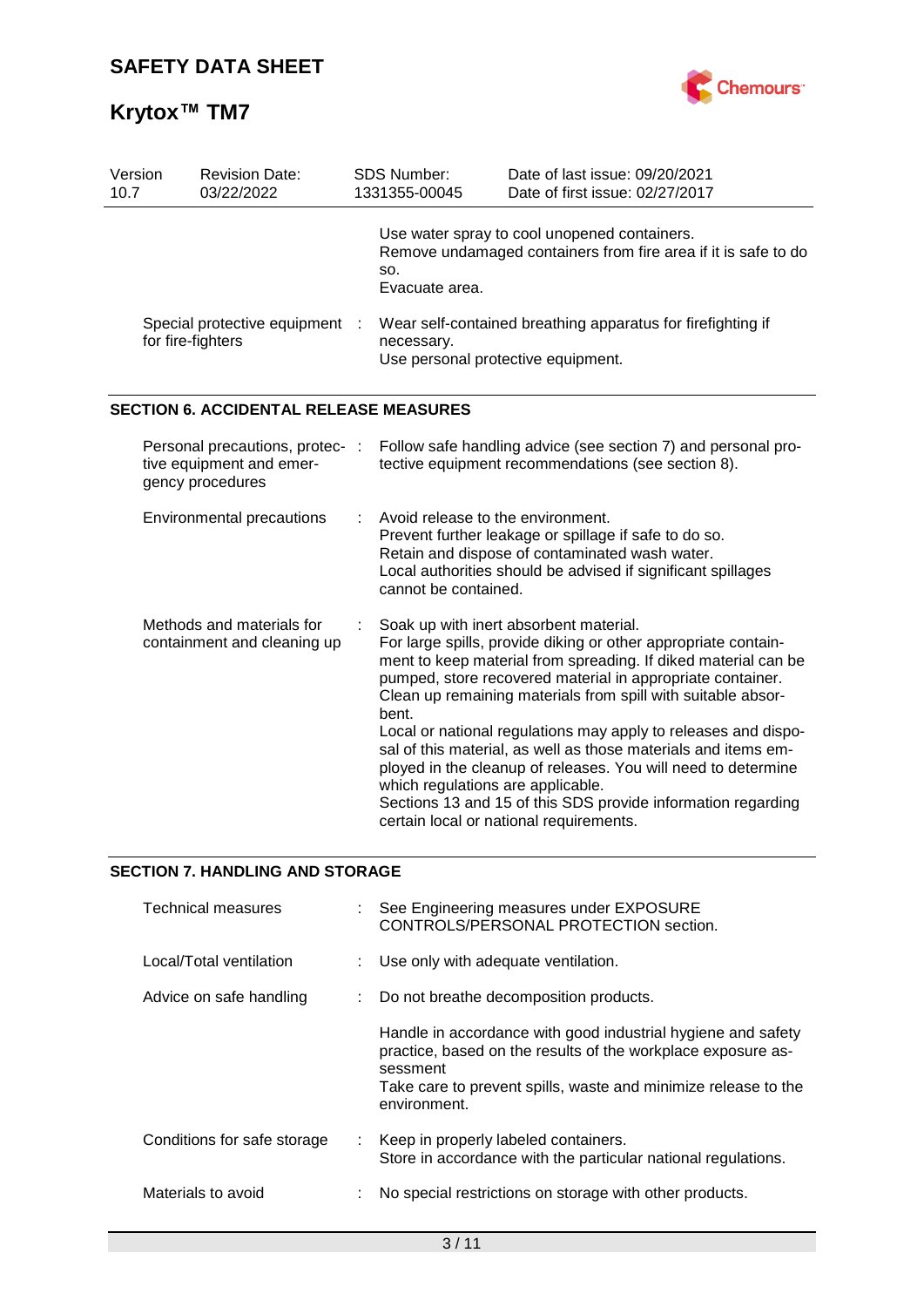

## **Krytox™ TM7**

| Version | <b>Revision Date:</b> | SDS Number:   | Date of last issue: 09/20/2021  |
|---------|-----------------------|---------------|---------------------------------|
| 10.7    | 03/22/2022            | 1331355-00045 | Date of first issue: 02/27/2017 |
|         |                       |               |                                 |

Further information on stor- : No decomposition if stored and applied as directed. age stability

### **SECTION 8. EXPOSURE CONTROLS/PERSONAL PROTECTION**

#### **Ingredients with workplace control parameters**

Contains no substances with occupational exposure limit values.

#### **Occupational exposure limits of decomposition products**

| Components          | CAS-No.   | Value type<br>(Form of<br>exposure) | Control parame-<br>ters / Permissible<br>concentration | <b>Basis</b>        |
|---------------------|-----------|-------------------------------------|--------------------------------------------------------|---------------------|
| Hydrofluoric acid   | 7664-39-3 | <b>TWA</b>                          | $0.5$ ppm<br>(Fluorine)                                | <b>ACGIH</b>        |
|                     |           | $\mathsf{C}$                        | 2 ppm<br>(Fluorine)                                    | <b>ACGIH</b>        |
|                     |           | $\overline{\text{c}}$               | 6 ppm<br>$5$ mg/m <sup>3</sup>                         | <b>NIOSH REL</b>    |
|                     |           | <b>TWA</b>                          | 3 ppm<br>$2.5$ mg/m <sup>3</sup>                       | <b>NIOSH REL</b>    |
|                     |           | <b>TWA</b>                          | 3 ppm                                                  | OSHA Z-2            |
| Carbonyl difluoride | 353-50-4  | <b>TWA</b>                          | 2 ppm                                                  | <b>ACGIH</b>        |
|                     |           | <b>STEL</b>                         | 5 ppm                                                  | <b>ACGIH</b>        |
|                     |           | <b>TWA</b>                          | 2 ppm<br>$5 \text{ mg/m}^3$                            | <b>NIOSH REL</b>    |
|                     |           | <b>ST</b>                           | 5 ppm<br>15 mg/m $3$                                   | <b>NIOSH REL</b>    |
| Carbon dioxide      | 124-38-9  | <b>TWA</b>                          | 5,000 ppm                                              | <b>ACGIH</b>        |
|                     |           | <b>STEL</b>                         | 30,000 ppm                                             | <b>ACGIH</b>        |
|                     |           | <b>TWA</b>                          | $\overline{5,000}$ ppm<br>9,000 mg/m <sup>3</sup>      | <b>NIOSH REL</b>    |
|                     |           | $\overline{\mathsf{ST}}$            | 30,000 ppm<br>54,000 mg/m <sup>3</sup>                 | <b>NIOSH REL</b>    |
|                     |           | <b>TWA</b>                          | 5,000 ppm<br>$9,000$ mg/m <sup>3</sup>                 | OSHA <sub>Z-1</sub> |
| Carbon monoxide     | 630-08-0  | <b>TWA</b>                          | 25 ppm                                                 | <b>ACGIH</b>        |
|                     |           | <b>TWA</b>                          | 35 ppm<br>40 mg/m <sup>3</sup>                         | <b>NIOSH REL</b>    |
|                     |           | $\mathsf{C}$                        | 200 ppm<br>229 mg/m $3$                                | <b>NIOSH REL</b>    |
|                     |           | <b>TWA</b>                          | 50 ppm<br>55 mg/m <sup>3</sup>                         | OSHA <sub>Z-1</sub> |

**Engineering measures** : Processing may form hazardous compounds (see section 10).

> Ensure adequate ventilation, especially in confined areas. Minimize workplace exposure concentrations. Dust formation may be relevant in the processing of this pro-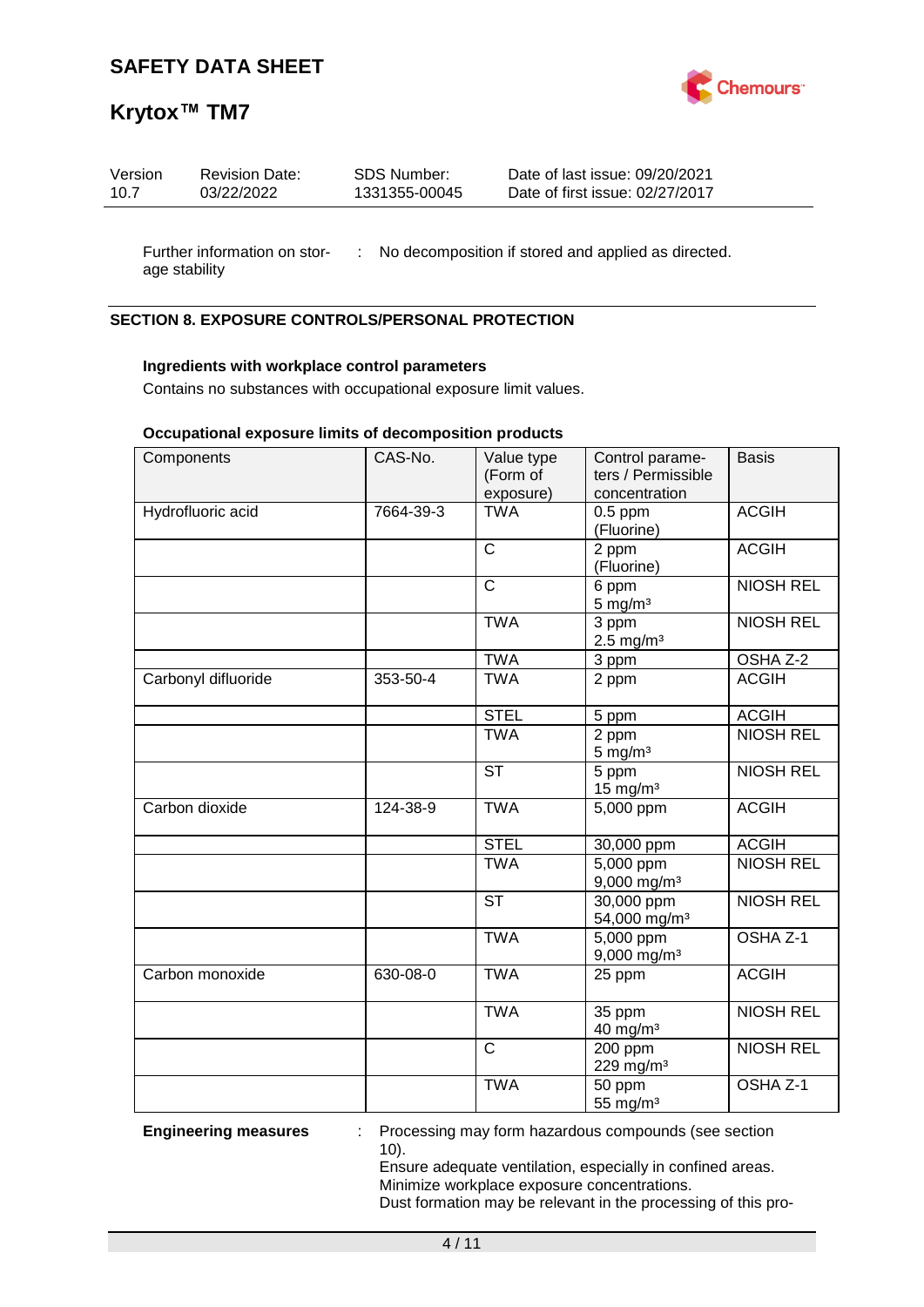

| Version<br>10.7 | <b>Revision Date:</b><br>03/22/2022 | <b>SDS Number:</b><br>1331355-00045 | Date of last issue: 09/20/2021<br>Date of first issue: 02/27/2017                                                                                                                                                                                                                                                                                                                                                                                                                                                                                                                                                                                                                         |
|-----------------|-------------------------------------|-------------------------------------|-------------------------------------------------------------------------------------------------------------------------------------------------------------------------------------------------------------------------------------------------------------------------------------------------------------------------------------------------------------------------------------------------------------------------------------------------------------------------------------------------------------------------------------------------------------------------------------------------------------------------------------------------------------------------------------------|
|                 |                                     |                                     | duct. In addition to substance-specific OELs, general limitati-<br>ons of concentrations of particulates in the air at workplaces<br>have to be considered in workplace risk assessment. Rele-<br>vant limits include: OSHA PEL for Particulates Not Otherwise<br>Regulated of 15 mg/m3 - total dust, 5 mg/m3 - respirable<br>fraction; and ACGIH TWA for Particles (insoluble or poorly<br>soluble) Not Otherwise Specified of 3 mg/m3 - respirable<br>particles, 10 mg/m3 - inhalable particles.                                                                                                                                                                                        |
|                 | Personal protective equipment       |                                     |                                                                                                                                                                                                                                                                                                                                                                                                                                                                                                                                                                                                                                                                                           |
|                 | Respiratory protection              | protection.                         | General and local exhaust ventilation is recommended to<br>maintain vapor exposures below recommended limits. Where<br>concentrations are above recommended limits or are<br>unknown, appropriate respiratory protection should be worn.<br>Follow OSHA respirator regulations (29 CFR 1910.134) and<br>use NIOSH/MSHA approved respirators. Protection provided<br>by air purifying respirators against exposure to any hazar-<br>dous chemical is limited. Use a positive pressure air supplied<br>respirator if there is any potential for uncontrolled release,<br>exposure levels are unknown, or any other circumstance<br>where air purifying respirators may not provide adequate |
|                 | Hand protection                     |                                     |                                                                                                                                                                                                                                                                                                                                                                                                                                                                                                                                                                                                                                                                                           |
|                 | Remarks                             |                                     | Wash hands before breaks and at the end of workday.                                                                                                                                                                                                                                                                                                                                                                                                                                                                                                                                                                                                                                       |
|                 | Eye protection                      | Safety glasses                      | Wear the following personal protective equipment:                                                                                                                                                                                                                                                                                                                                                                                                                                                                                                                                                                                                                                         |
|                 | Skin and body protection            |                                     | Skin should be washed after contact.                                                                                                                                                                                                                                                                                                                                                                                                                                                                                                                                                                                                                                                      |
|                 | Hygiene measures                    | king place.                         | If exposure to chemical is likely during typical use, provide<br>eye flushing systems and safety showers close to the wor-<br>When using do not eat, drink or smoke.<br>Wash contaminated clothing before re-use.                                                                                                                                                                                                                                                                                                                                                                                                                                                                         |

### **SECTION 9. PHYSICAL AND CHEMICAL PROPERTIES**

| Appearance     | ÷. | Grease            |
|----------------|----|-------------------|
| Color          | t. | white             |
| Odor           |    | odorless          |
| Odor Threshold | ÷. | No data available |
| рH             | t. | 7                 |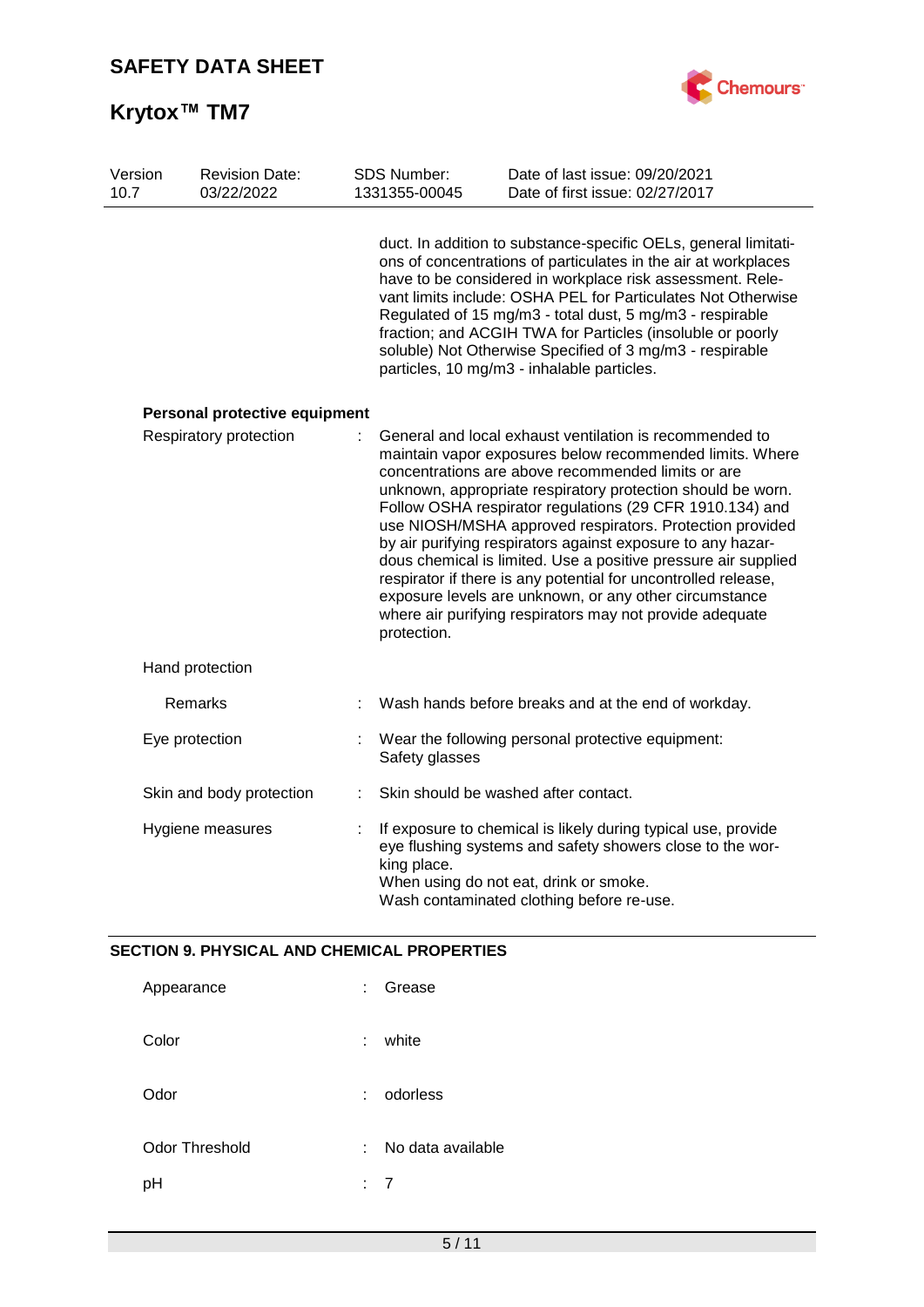# **Krytox™ TM7**



| 10.7 | Version         | <b>Revision Date:</b><br>03/22/2022                 |                | SDS Number:<br>1331355-00045 | Date of last issue: 09/20/2021<br>Date of first issue: 02/27/2017 |
|------|-----------------|-----------------------------------------------------|----------------|------------------------------|-------------------------------------------------------------------|
|      |                 | Melting point/freezing point                        | ÷              | No data available            |                                                                   |
|      | range           | Initial boiling point and boiling :                 |                | No data available            |                                                                   |
|      | Flash point     |                                                     |                | Not applicable               |                                                                   |
|      |                 | Evaporation rate                                    |                | Not applicable               |                                                                   |
|      |                 | Flammability (solid, gas)                           | t.             | Will not burn                |                                                                   |
|      |                 | Upper explosion limit / Upper<br>flammability limit | ÷.             | No data available            |                                                                   |
|      |                 | Lower explosion limit / Lower<br>flammability limit | ÷.             | No data available            |                                                                   |
|      |                 | Vapor pressure                                      |                | Not applicable               |                                                                   |
|      |                 | Relative vapor density                              |                | Not applicable               |                                                                   |
|      |                 | Relative density                                    |                | 1.9                          |                                                                   |
|      | Solubility(ies) | Water solubility                                    |                | No data available            |                                                                   |
|      | octanol/water   | Partition coefficient: n-                           |                | Not applicable               |                                                                   |
|      |                 | Autoignition temperature                            | ÷.             | No data available            |                                                                   |
|      |                 | Decomposition temperature                           | $\mathbb{R}^n$ | 572 °F / 300 °C              |                                                                   |
|      | Viscosity       | Viscosity, kinematic                                |                | : Not applicable             |                                                                   |
|      |                 | <b>Explosive properties</b>                         |                | Not explosive                |                                                                   |
|      |                 | Oxidizing properties                                |                |                              | The substance or mixture is not classified as oxidizing.          |
|      | Particle size   |                                                     |                | No data available            |                                                                   |

## **SECTION 10. STABILITY AND REACTIVITY**

| Reactivity          | : Not classified as a reactivity hazard.                                                                      |
|---------------------|---------------------------------------------------------------------------------------------------------------|
| Chemical stability  | : Stable under normal conditions.                                                                             |
| tions               | Possibility of hazardous reac- : Hazardous decomposition products will be formed at elevated<br>temperatures. |
| Conditions to avoid | None known.                                                                                                   |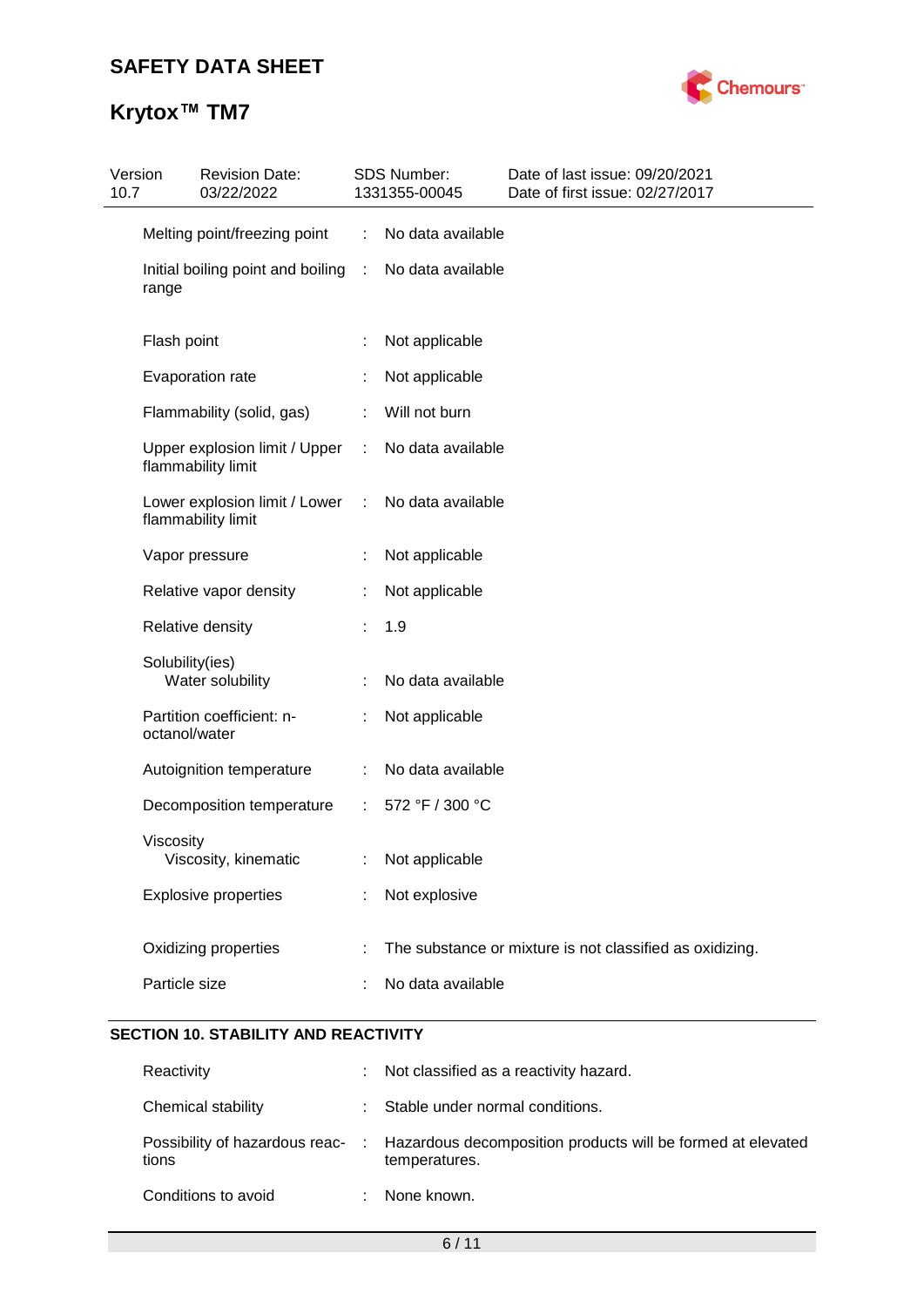## **Krytox™ TM7**



| Version<br>10.7 | <b>Revision Date:</b><br>03/22/2022                                                      |                             | SDS Number:<br>1331355-00045                                                  | Date of last issue: 09/20/2021<br>Date of first issue: 02/27/2017 |
|-----------------|------------------------------------------------------------------------------------------|-----------------------------|-------------------------------------------------------------------------------|-------------------------------------------------------------------|
|                 | Incompatible materials                                                                   |                             | None.                                                                         |                                                                   |
|                 | <b>Hazardous decomposition products</b><br>Thermal decomposition                         | $\mathcal{L}^{\mathcal{L}}$ | Hydrofluoric acid<br>Carbonyl difluoride<br>Carbon dioxide<br>Carbon monoxide |                                                                   |
| Skin contact    | <b>SECTION 11. TOXICOLOGICAL INFORMATION</b><br>Information on likely routes of exposure |                             |                                                                               |                                                                   |

Skin contact Ingestion

Eye contact

#### **Acute toxicity**

Not classified based on available information.

#### **Skin corrosion/irritation**

Not classified based on available information.

#### **Serious eye damage/eye irritation**

Not classified based on available information.

#### **Respiratory or skin sensitization**

#### **Skin sensitization**

Not classified based on available information.

#### **Respiratory sensitization**

Not classified based on available information.

#### **Germ cell mutagenicity**

Not classified based on available information.

#### **Carcinogenicity**

Not classified based on available information.<br> **IARC No** ingredient of this product to

- No ingredient of this product present at levels greater than or equal to 0.1% is identified as probable, possible or confirmed human carcinogen by IARC.
- **OSHA** No component of this product present at levels greater than or equal to 0.1% is on OSHA's list of regulated carcinogens.
- **NTP** No ingredient of this product present at levels greater than or equal to 0.1% is identified as a known or anticipated carcinogen by NTP.

#### **Reproductive toxicity**

Not classified based on available information.

#### **STOT-single exposure**

Not classified based on available information.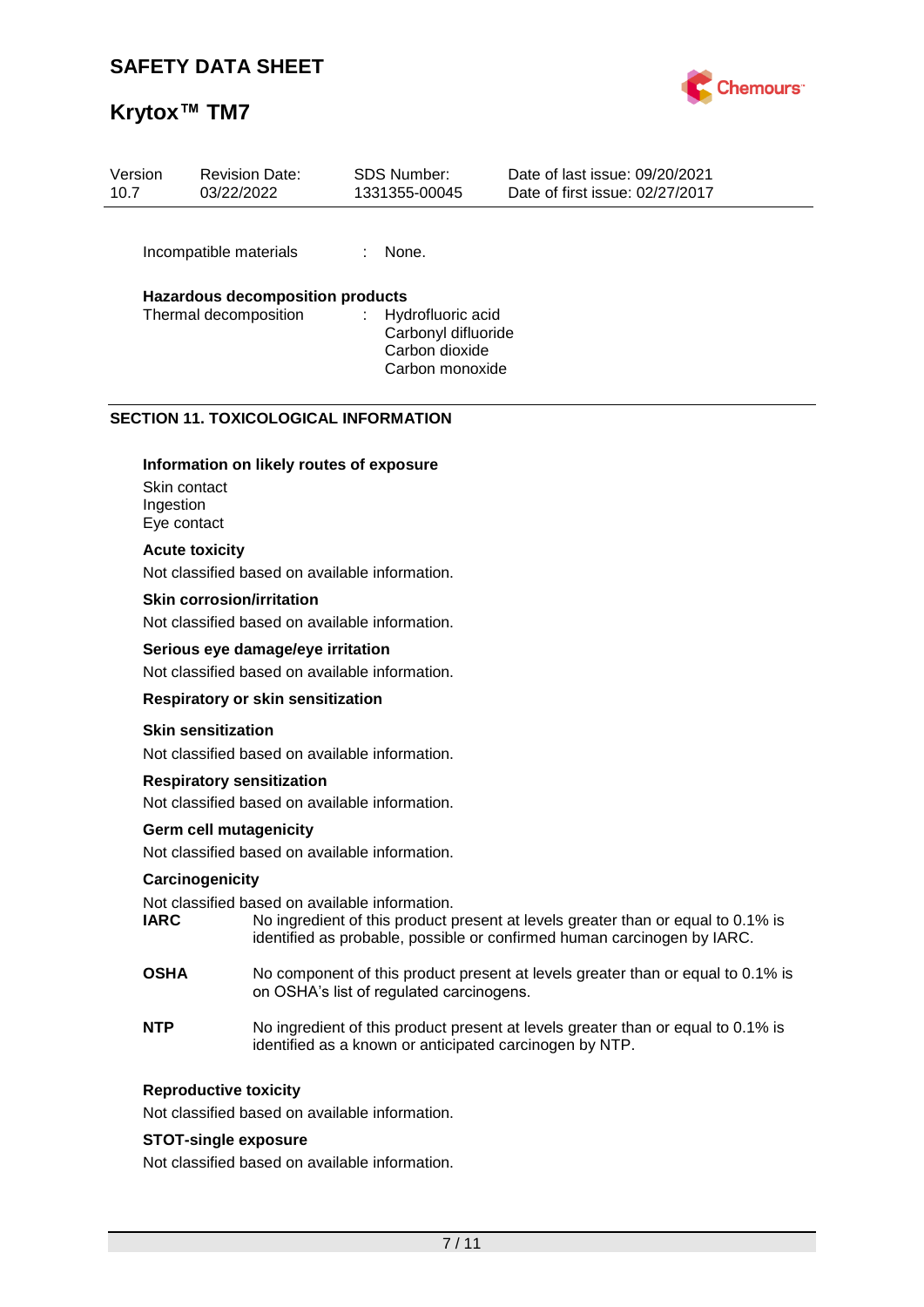## **Krytox™ TM7**



| Version<br>10.7 | <b>Revision Date:</b><br>03/22/2022            | <b>SDS Number:</b><br>1331355-00045 | Date of last issue: 09/20/2021<br>Date of first issue: 02/27/2017 |  |  |  |
|-----------------|------------------------------------------------|-------------------------------------|-------------------------------------------------------------------|--|--|--|
|                 |                                                |                                     |                                                                   |  |  |  |
|                 | <b>STOT-repeated exposure</b>                  |                                     |                                                                   |  |  |  |
|                 | Not classified based on available information. |                                     |                                                                   |  |  |  |
|                 | <b>Aspiration toxicity</b>                     |                                     |                                                                   |  |  |  |
|                 | Not classified based on available information. |                                     |                                                                   |  |  |  |
|                 | <b>SECTION 12. ECOLOGICAL INFORMATION</b>      |                                     |                                                                   |  |  |  |
|                 |                                                |                                     |                                                                   |  |  |  |
|                 | <b>Ecotoxicity</b>                             |                                     |                                                                   |  |  |  |
|                 | No data available                              |                                     |                                                                   |  |  |  |
|                 | <b>Persistence and degradability</b>           |                                     |                                                                   |  |  |  |
|                 | No data available                              |                                     |                                                                   |  |  |  |
|                 | <b>Bioaccumulative potential</b>               |                                     |                                                                   |  |  |  |
|                 | No data available                              |                                     |                                                                   |  |  |  |
|                 | <b>Mobility in soil</b>                        |                                     |                                                                   |  |  |  |
|                 | No data available                              |                                     |                                                                   |  |  |  |
|                 | Other adverse effects                          |                                     |                                                                   |  |  |  |
|                 | No data available                              |                                     |                                                                   |  |  |  |
|                 | <b>SECTION 13. DISPOSAL CONSIDERATIONS</b>     |                                     |                                                                   |  |  |  |

#### **Disposal methods**

| Waste from residues    | : Dispose of in accordance with local regulations.                                                                                                             |
|------------------------|----------------------------------------------------------------------------------------------------------------------------------------------------------------|
| Contaminated packaging | Empty containers should be taken to an approved waste<br>handling site for recycling or disposal.<br>If not otherwise specified: Dispose of as unused product. |

#### **SECTION 14. TRANSPORT INFORMATION**

#### **International Regulations**

#### **UNRTDG**

Not regulated as a dangerous good

#### **IATA-DGR**

Not regulated as a dangerous good

### **IMDG-Code**

Not regulated as a dangerous good

### **Transport in bulk according to Annex II of MARPOL 73/78 and the IBC Code**

Not applicable for product as supplied.

#### **Domestic regulation**

**49 CFR**

Not regulated as a dangerous good

#### **Special precautions for user**

Not applicable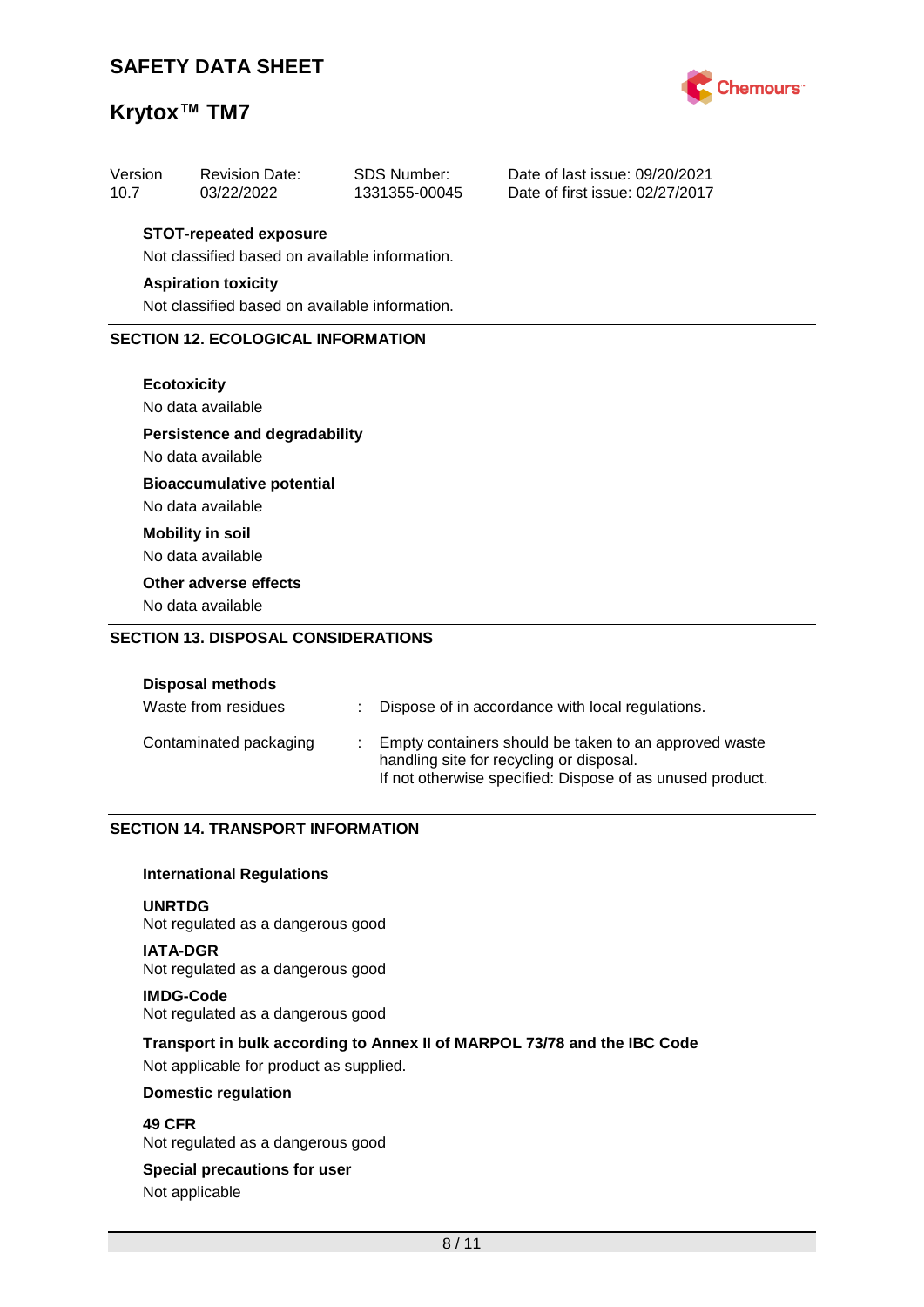

| Version | <b>Revision Date:</b> | SDS Number:   | Date of last issue: 09/20/2021  |
|---------|-----------------------|---------------|---------------------------------|
| 10.7    | 03/22/2022            | 1331355-00045 | Date of first issue: 02/27/2017 |

#### **SECTION 15. REGULATORY INFORMATION**

#### **CERCLA Reportable Quantity**

This material does not contain any components with a CERCLA RQ.

#### **SARA 304 Extremely Hazardous Substances Reportable Quantity**

This material does not contain any components with a section 304 EHS RQ.

#### **SARA 302 Extremely Hazardous Substances Threshold Planning Quantity**

This material does not contain any components with a section 302 EHS TPQ.

| SARA 311/312 Hazards | : No SARA Hazards                                                                                                                                                              |
|----------------------|--------------------------------------------------------------------------------------------------------------------------------------------------------------------------------|
| <b>SARA 313</b>      | This material does not contain any chemical components with<br>the contract of the contract of the contract of the contract of the contract of the contract of the contract of |

#### **US State Regulations**

#### **Pennsylvania Right To Know**

PFPE fluid Trade secret Fluoropolymer entertainment of the secret of the Trade secret of the Trade secret Additive of the Trade secret

**Trade secret** 

known CAS numbers that exceed the threshold (De Minimis) reporting levels established by SARA Title III, Section 313.

#### **California Prop. 65**

WARNING: This product can expose you to chemicals including Pentadecafluorooctanoic acid, which is/are known to the State of California to cause birth defects or other reproductive harm. For more information go to www.P65Warnings.ca.gov. Note to User: This product is not made with PFOA nor is PFOA intentionally present in the product; however, it is possible that PFOA may be present as an impurity at background (environmental) levels.

#### **SECTION 16. OTHER INFORMATION**

**Further information**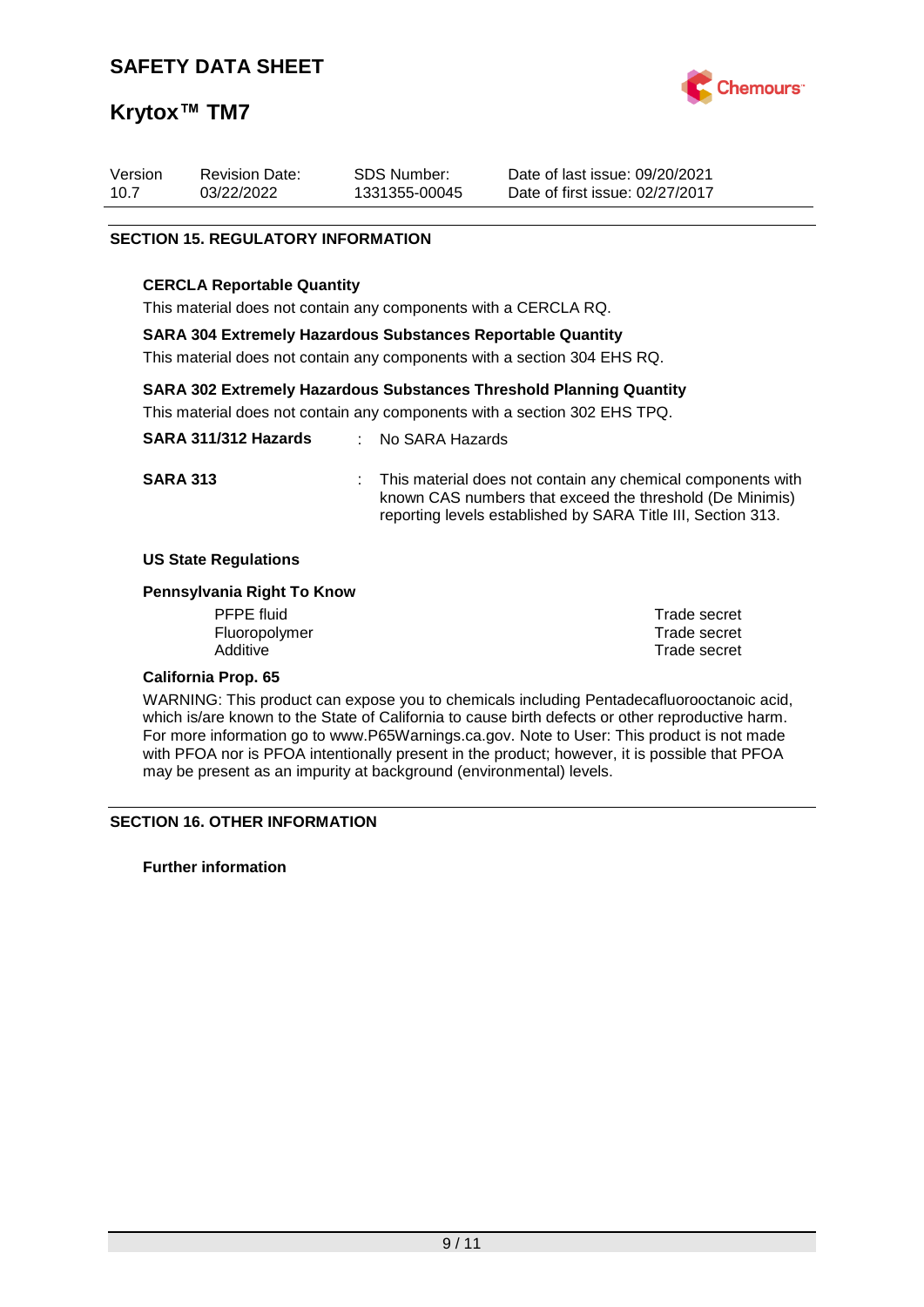



Krytox™ and any associated logos are trademarks or copyrights of The Chemours Company FC, LLC.

Chemours™ and the Chemours Logo are trademarks of The Chemours Company. Before use read Chemours safety information.

For further information contact the local Chemours office or nominated distributors.

#### **Full text of other abbreviations**

| <b>ACGIH</b><br>NIOSH REL | : USA. ACGIH Threshold Limit Values (TLV)<br>: USA. NIOSH Recommended Exposure Limits          |
|---------------------------|------------------------------------------------------------------------------------------------|
| OSHA Z-1                  | USA. Occupational Exposure Limits (OSHA) - Table Z-1 Lim-<br>its for Air Contaminants          |
| OSHA Z-2                  | : USA. Occupational Exposure Limits (OSHA) - Table Z-2                                         |
| ACGIH / TWA               | 8-hour, time-weighted average                                                                  |
| <b>ACGIH / STEL</b>       | : Short-term exposure limit                                                                    |
| ACGIH / C                 | $\therefore$ Ceiling limit                                                                     |
| NIOSH REL / TWA           | : Time-weighted average concentration for up to a 10-hour<br>workday during a 40-hour workweek |
| NIOSH REL / ST            | : STEL - 15-minute TWA exposure that should not be exceeded<br>at any time during a workday    |
| NIOSH REL / C             | : Ceiling value not be exceeded at any time.                                                   |
| OSHA Z-1 / TWA            | : 8-hour time weighted average                                                                 |
| OSHA Z-2 / TWA            | : 8-hour time weighted average                                                                 |
|                           |                                                                                                |

AIIC - Australian Inventory of Industrial Chemicals; ASTM - American Society for the Testing of Materials; bw - Body weight; CERCLA - Comprehensive Environmental Response, Compensation, and Liability Act; CMR - Carcinogen, Mutagen or Reproductive Toxicant; DIN - Standard of the German Institute for Standardisation; DOT - Department of Transportation; DSL - Domestic Substances List (Canada); ECx - Concentration associated with x% response; EHS - Extremely Hazardous Substance; ELx - Loading rate associated with x% response; EmS - Emergency Schedule; ENCS - Existing and New Chemical Substances (Japan); ErCx - Concentration associated with x% growth rate response; ERG - Emergency Response Guide; GHS - Globally Harmonized System; GLP - Good Laboratory Practice; HMIS - Hazardous Materials Identification System; IARC - International Agency for Research on Cancer; IATA - International Air Transport Association; IBC - International Code for the Construction and Equipment of Ships carrying Dangerous Chemicals